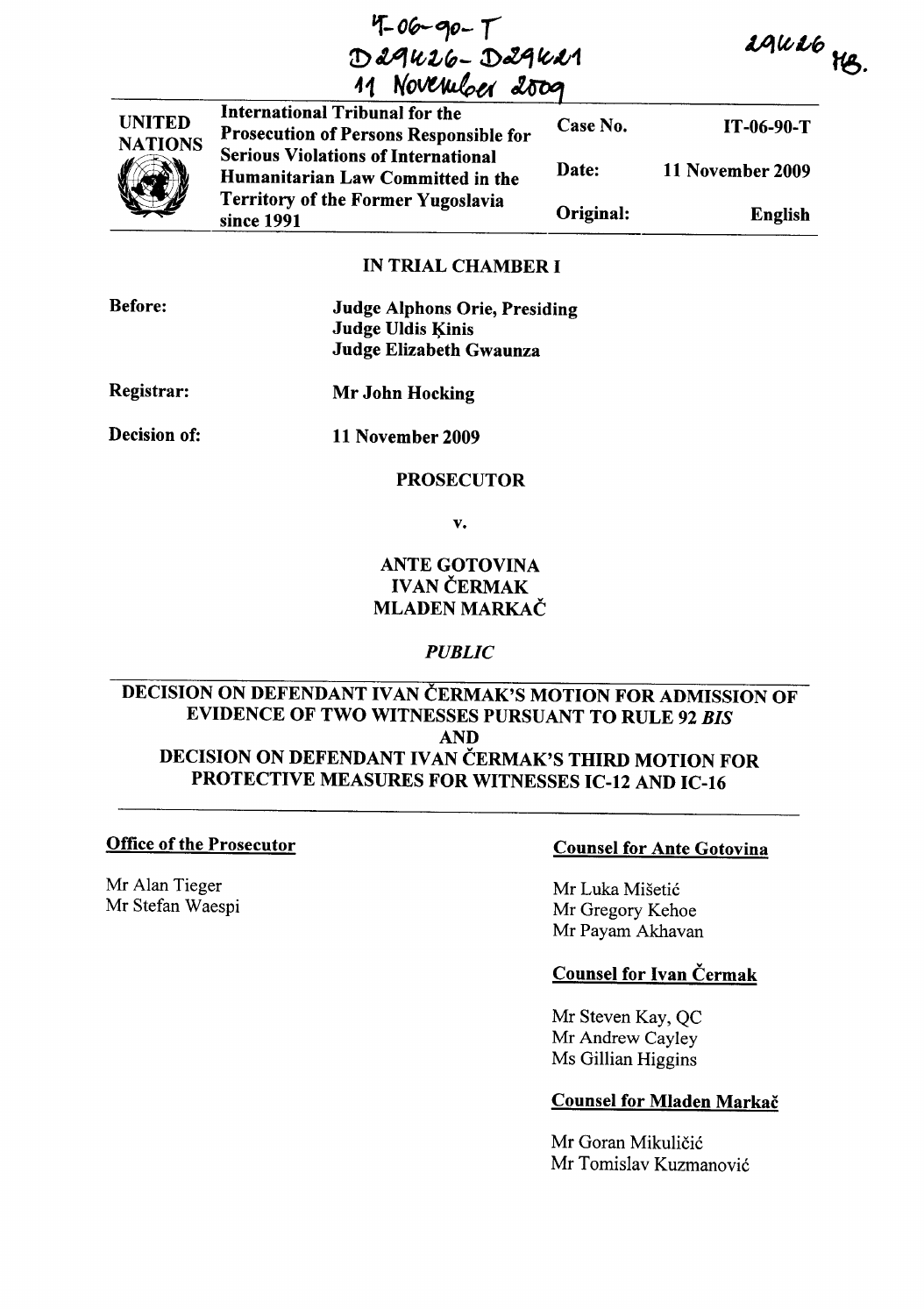### **I. PROCEDURAL HISTORY**

I. On 22 September 2009, the Cermak Defence requested admission into evidence of one statement by Witness IC-12 and one statement by Witness IC-16 pursuant to Rule 92 *bis* of the Tribunal's Rules of Procedure and Evidence ("Rules").<sup>1</sup> On 6 October 2009, the Prosecution responded, partially objecting to the 92 *bis* Motion.<sup>2</sup>

2. On 22 September 2009, the Cermak Defence also requested the protective measures of pseudonym and under seal treatment for Witnesses IC-12 and IC-16 and their statements.<sup>3</sup> On 6 October 2009, the Prosecution responded, not objecting to the Protective Measures Motion.<sup>4</sup>

3. The Gotovina Defence and the Markac Defence did not respond to either the 92 *bis*  Motion or the Protective Measures Motion.

### **II. SUBMISSIONS OF THE PARTIES**

#### (a) 92 *bis* Motion and 92 *bis* Response

4. The Čermak Defence submits that the witness statements should be admitted into evidence pursuant to Rule 92 *bis* of the Rules as they are cumulative to the evidence already adduced in the case generally. Even if the statements in part refer to the acts and conduct of Mr Cermak, these references are not matters of dispute and the Prosecution will not rely on these statements to establish the criminal liability of Mr Čermak.<sup>5</sup> It further submits that the statements have been properly attested to and been verified under Rule 92 *bis* of the Rules.<sup>6</sup>

5. The Prosecution only objects to the first two sentences of paragraph 12 of Witness IC-16's statement and does not oppose the remainder of the 92 *bis* Motion.7 It submits that both statements contain references to the acts and conduct of Mr Cermak, however, aside from the first two sentences in paragraph 12 of Witness IC-16's statement, these references are not

<sup>&</sup>lt;sup>1</sup> Defendant Ivan Čermak's Motion for Admission of Evidence of Witness IC-12 and Witness IC-16 Pursuant to Rule 92 *bis,* 22 September 2009 ("92 *bis* Motion"), paras 1, 15.

 $<sup>2</sup>$  Prosecution's Response to Ivan Čermak's Motion for Admission of Evidence of two Witnesses Pursuant to</sup> Rule 92 *bis,* 6 October 2009 ("92 *bis* Response"), paras 3, 6.

<sup>&</sup>lt;sup>3</sup> Defendant Ivan Čermak's Third Motion for Protective Measures for Witness IC-12 and Witness IC-16, 22 September 2009 ("Protective Measures Motion"), paras 2, 12.

<sup>&</sup>lt;sup>4</sup> Prosecution's Response to Ivan Čermak's Third Motion for Protective Measures for Witness IC-12 and Witness IC-16, 6 October 2009 ("Protective Measures Response"), para. 2.

 $<sup>5</sup>$  Motion, paras 12-13.</sup>

<sup>6</sup> Motion, paras 2, 4-6, Appendices A, B.

<sup>7</sup> Response, paras 3, 6.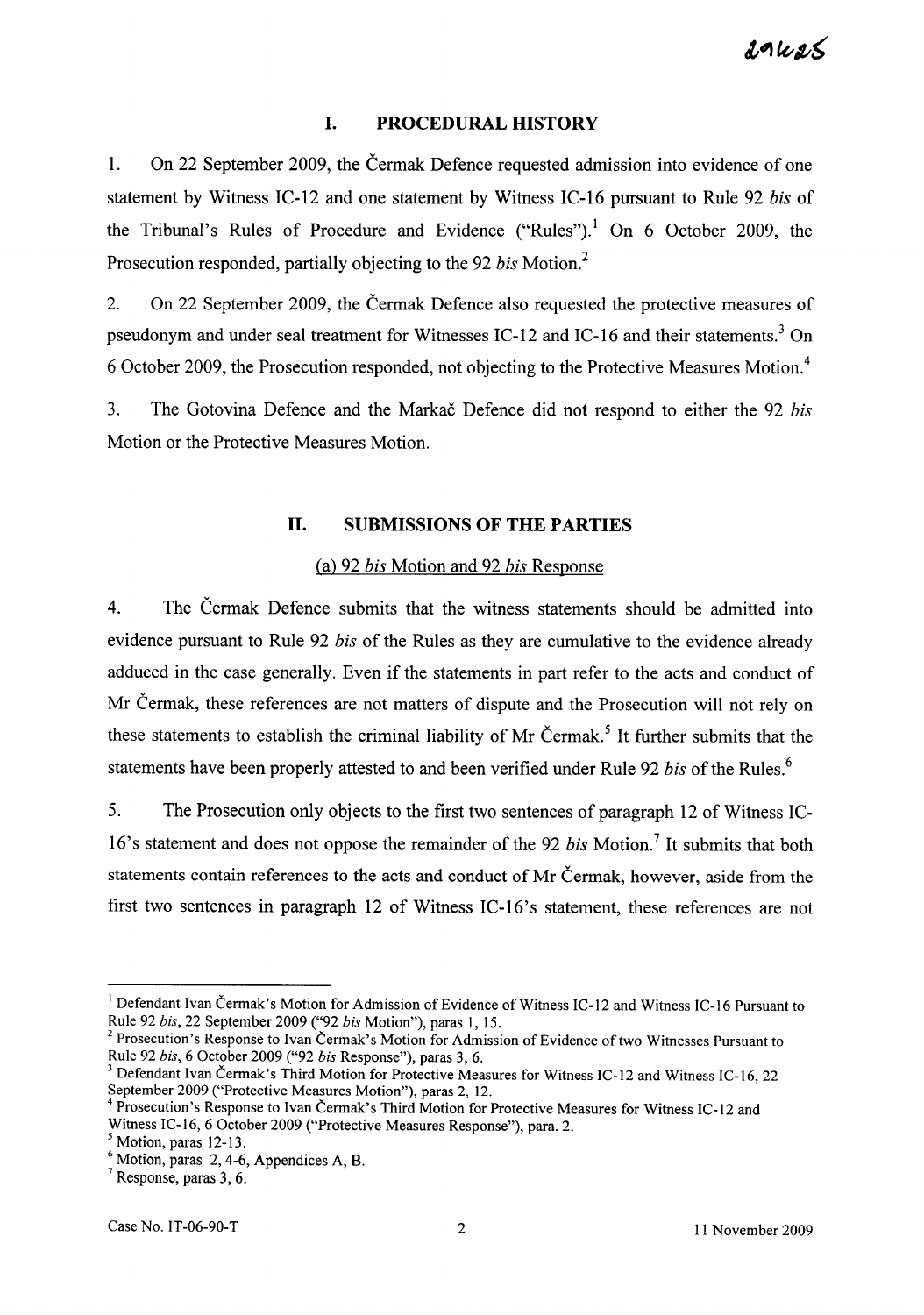relevant to, or probative of, any contentious issues in this case.<sup>8</sup> The first two sentences of paragraph 12 of Witness IC-16's statement on the other hand, refer, according to the Prosecution, to a live and important issue between the parties, namely Mr Cermak's role in Knin, which relates to his position as a superior and his alleged failure to take necessary and reasonable measures.<sup>9</sup> The Prosecution argues that even if the two sentences are cumulative to evidence already adduced in this case and the Prosecution would not rely on that evidence to establish the criminal liability of Mr Cermak, this is not a permitted exception to Rule 92 *bis*  of the Rules. $10$ 

## (b) Protective Measures Motion and Protective Measures Response

6. The Cermak Defence submits that both Witness IC-12 and Witness IC-16 should be granted protective measures as they have objectively grounded fears for their safety and that of their families if their identities were to be made public in this case.<sup>11</sup> It argues that both witnesses, Croatian Serbs currently residing in Croatia, may suffer considerably, in light of their age and health, from reactions to their testimony, which may antagonize people in the witnesses' or their families' surroundings.<sup>12</sup>

7. The Prosecution did not object to the Protective Measures Motion.<sup>13</sup>

### **III. APPLICABLE LAW**

8. Pursuant to Rule 92 *bis* (A) of the Rules, a Chamber may admit, in whole or in part, the evidence of a witness in the form of a written statement in lieu of oral testimony which goes to proof of a matter other than the acts and conduct of the accused as charged in the indictment. Rule 92 *bis* (A) of the Rules thus also excludes from admission into evidence the acts and conduct of the accused as charged in the indictment which would establish his responsibility for the acts and conduct of others.<sup>14</sup> Acts and conduct should be given the meaning of deeds and behaviour of the accused.<sup>15</sup> Factors in favour of admitting evidence in the form of a written statement include that it is of a cumulative nature and that it relates to

<sup>8</sup> Response, paras 2-3.

<sup>9</sup> Response, para. 3.

<sup>&</sup>lt;sup>10</sup> Response, paras 4-5.

<sup>&</sup>lt;sup>11</sup> Protective Measures Motion, paras 2-3, 7, 9-12, Appendices A, B.

<sup>&</sup>lt;sup>12</sup> Protective Measures Motion, paras 9-10, Appendices A, B.

<sup>&</sup>lt;sup>13</sup> Protective Measures Response, para. 2.

<sup>&</sup>lt;sup>14</sup> See *Prosecutor v. Galić*, Case No. IT-98-29-AR73.2, Decision on Interlocutory Appeal Concerning Rule 92 *his* (C), 7 June 2002, para. 9.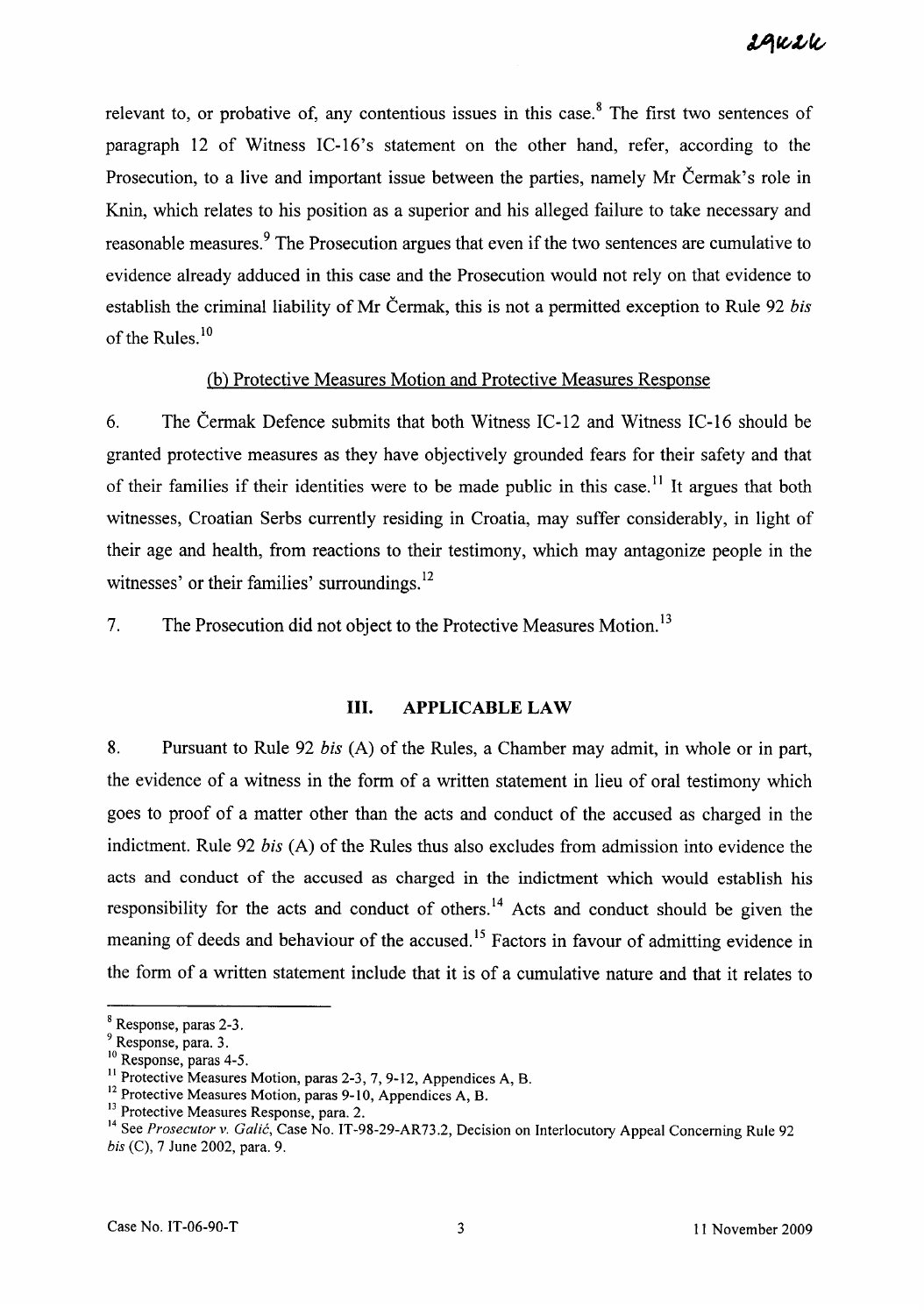relevant historical, political, or military background.<sup>16</sup> One important factor against such admission is that a party can demonstrate that the nature and source of the written statement renders it unreliable.<sup>17</sup> For all documents to be admitted into evidence, the general requirements of Rules 89 (C) and (D) must be fulfilled.

9. Rule 75 (A) of the Rules permits a Trial Chamber to order appropriate measures for the privacy and protection of victims and witnesses, provided that the measures are consistent with the rights of the accused. Under Rule 75 (B) of the Rules, protective measures may include, *inter alia,* the assignment of a pseudonym.

10. As the Chamber has held in previous decisions, the party seeking protective measures must demonstrate an objectively grounded risk to the security or welfare of the witness or the witness's family, should it become known that the witness has given evidence before the Tribunal.<sup>18</sup> Even though the granting of protective measures is, and should be, the exception to the rule of a public trial, the threshold for granting such measures cannot be set too high. For example, to exclude persons who have not experienced threats and harassment would defy the purpose of the measures; namely, protection for risks that might occur as a result of the testimony. As reiterated on previous occasions, the Chamber must therefore make a risk assessment, and inherent in such an assessment is applying a certain level of caution.<sup>19</sup>

## **IV. DISCUSSION**

### (a) 92 *bis* Motion

11. Both Witness IC-12 and Witness IC-16 in their statements refer in part to acts and conduct of Mr Čermak. Witness IC-12, in his statement, gives information about the presence ofMr Cermak in the UN compound on 7 August 1995. The statement of Witness IC-16, in the first two sentences of paragraph 12, contains information about the presence of Mr Cermak on 7 August 1995 in Knin and some of his actions, for example, the clean-up of the town and the hospital compound. Mr Cermak's alleged actions in Knin during and in the aftermath of Operation Storm are relevant for establishing what kind of authority, if any, Mr Cermak had at the time. As Rule 92 *his* of the Rules excludes a statement going to the acts and conduct of

*<sup>15</sup> Prosecutor* v. *Slobodan Milosevic,* Case No. IT-02-54-T, Decision on Prosecution's Request to Have Written Statements Admitted Under Rule 92 *bis,* 21 March 2002, para. 22.

 $16$  Rule 92 bis (A) (i) (a) and (b) of the Rules.

 $^{17}_{12}$  Rule 92 bis (A) (ii) (b) of the Rules.

<sup>&</sup>lt;sup>18</sup> See e.g. T. 21787-21789.

<sup>&</sup>lt;sup>19</sup> See e.g. T. 18343-18346.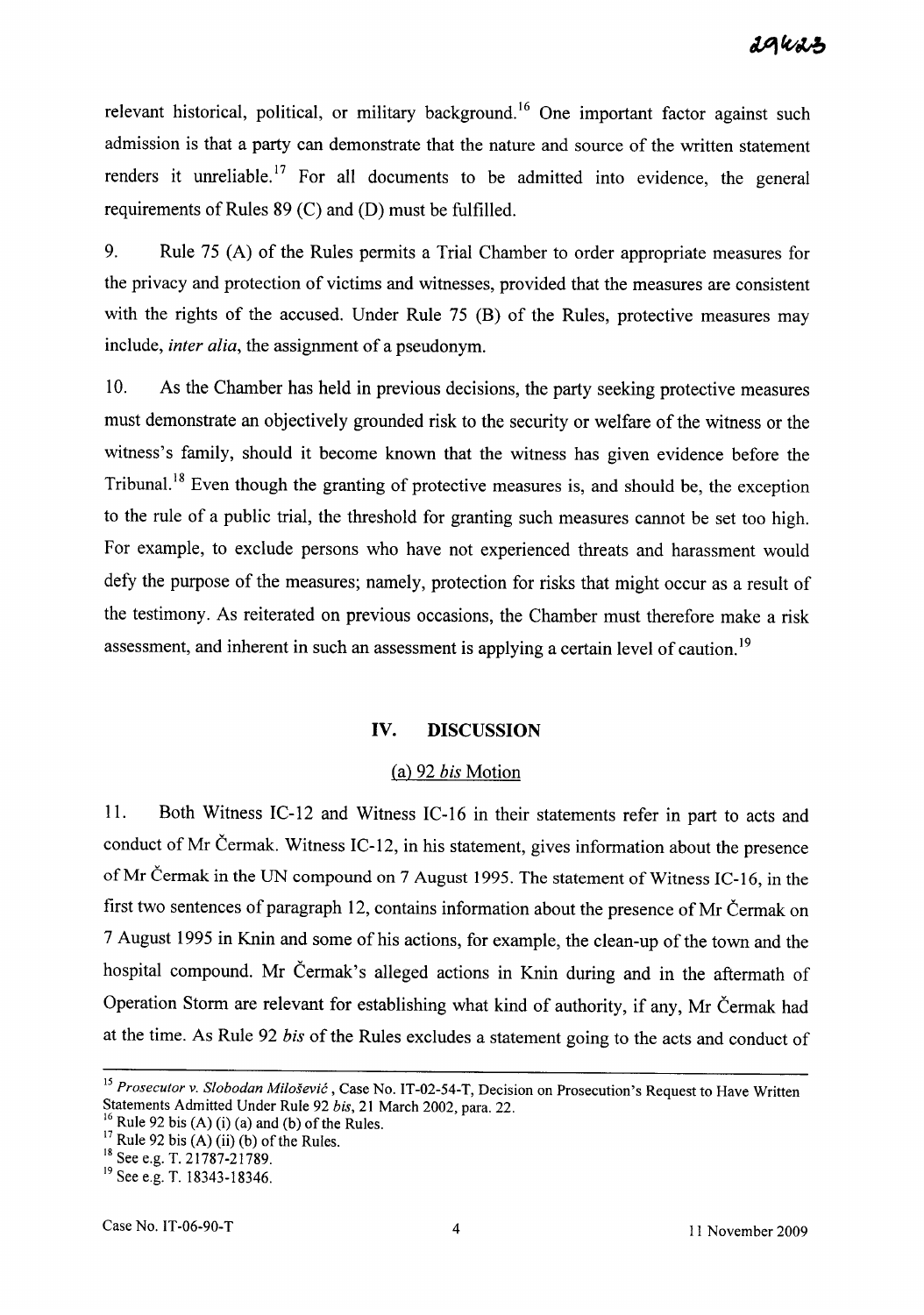the accused as charged in the indictment, the statements of Witness IC-12 and Witness IC-16 cannot be admitted into evidence under that rule.

12. Statements going to the acts and conduct of the accused can, however, be admitted under Rule 92 ter of the Rules. Rule 92 ter of the Rules stipulates the following conditions: (i) the witness is present in court; (ii) the witness is available for cross-examination and any questioning by the Judges; and (iii) the witness attests that the written statement or transcript accurately reflects that witness's declaration and what the witness would say if examined. One important aspect of this rule relates to the fact that since such evidence may contain evidence going to the acts and conduct of the accused, the other party has an opportunity to challenge this evidence through cross-examination. The Prosecution has not objected to the admission into evidence of the statement of Witness IC-12 as a whole and the statement of Witness IC-16 with the exception of the first two sentences of paragraph 12. In light of this situation, the Chamber holds that, were the witnesses to appear before this Tribunal, the parties would feel no need to examine them beyond what is said in their statements except for the first two sentences in paragraph 12 of Witness IC-16's statement.<sup>20</sup> For that reason, and considering that the two witnesses have attested to their statements following the procedure of Rule 92 *bis* of the Rules, the Chamber decides not to insist on the formal conditions of Rule *92* fer of the Rules, as the purpose behind them has been fulfilled in this case. Considering that the statements are also relevant and of probative value, the Chamber therefore admits the statements of Witness IC-12 and the statement of Witness IC-16, except for the first two sentences in paragraph 12, into evidence pursuant to Rule 92 ter of the Rules.

#### (b) Protective Measures Motion

13. Although the witnesses have not suffered from any threats directed against them, the Chamber considers that there is a risk that their statements may antagonise persons in their or their family's immediate surroundings. The statements of Witnesses IC-12 and IC-16 describe the way they were treated by the Croatian authorities after Operation Storm. Witness IC-2, who has given a statement concerning the same issue and who is also a Croatian Serb residing in Croatia, has experienced threats.<sup>21</sup> Furthermore, Witnesses IC-12 and IC-16 both have health problems, thereby increasing the risk that hostile reactions to their testimony may be detrimental to their well-being. On the basis of the foregoing, and considering that there was

<sup>&</sup>lt;sup>20</sup> See Reasons for the Addition of a Witness to the Prosecution's Witness List and Admission into Evidence of Two Documents, 27 February 2009, for a similar situation.

<sup>&</sup>lt;sup>21</sup> T. 21787-21789. That Witness IC-2 eventually has not been called by the Čermak Defence to appear in Court does not affect the validity of the reasoning.